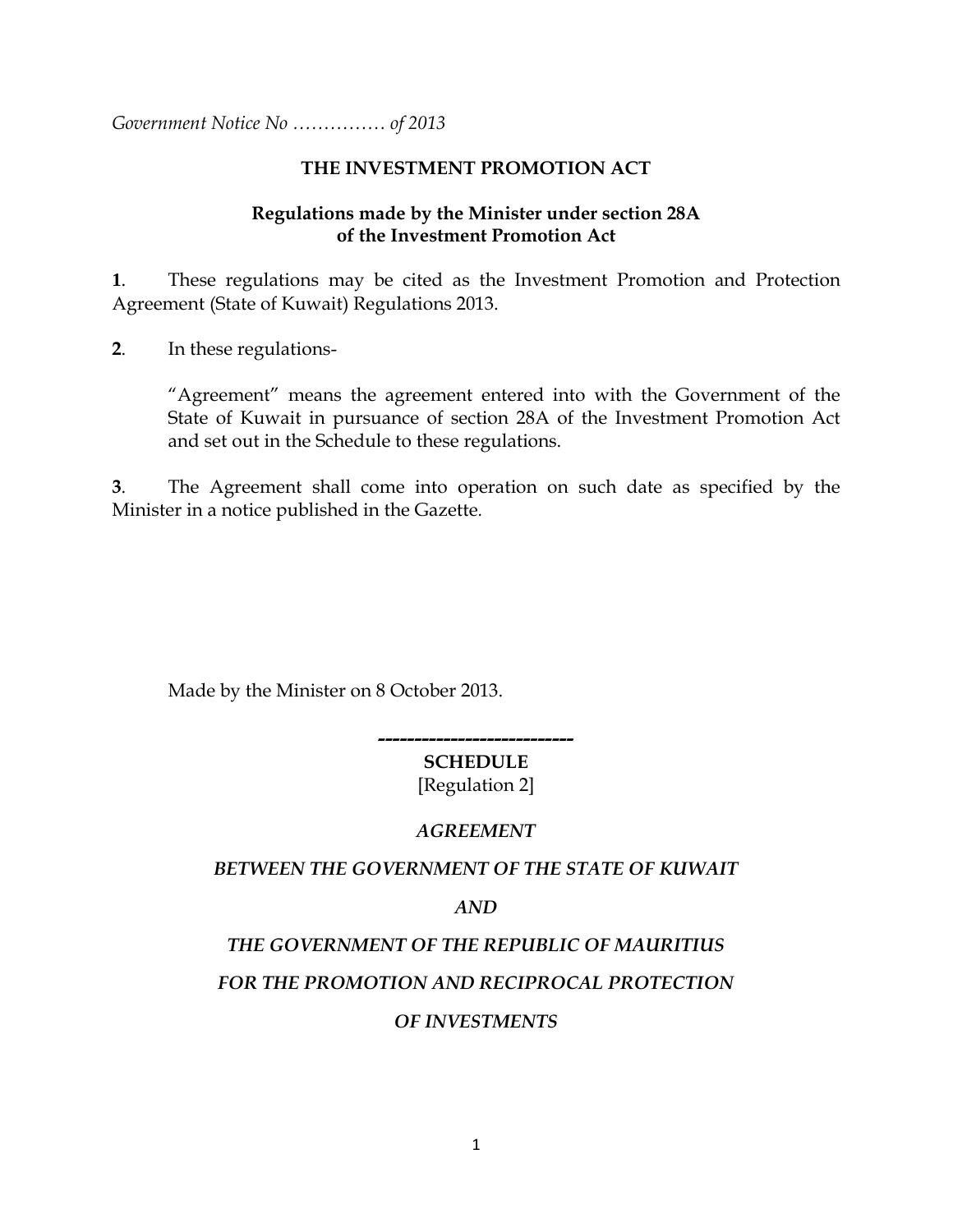The Government of the State of Kuwait and the Government of the Republic of Mauritius, (hereinafter referred to as the "Contracting Parties");

Desiring to create favourable conditions for the development of economic cooperation between them and in particular for investments by investors of one Contracting Party in the territory of the other Contracting Party;

Recognizing that the encouragement and reciprocal protection of such investments will be conducive to the stimulation of business initiative and to the increase of prosperity in both Contracting Parties;

#### **Have agreed as follows:**

# *Article 1*

# *Definitions*

For the purposes of this Agreement:

- 1. The term 'investment' shall mean every kind of asset or right in accordance with the relevant laws and regulations of the Contracting Party, and includes assets or rights consisting or taking the form of:
	- (a) shares, stocks, and other forms of equity participation, and bonds, debentures, and other forms of debt interests in a company, and other debts and loans and securities issued by any investor of a Contracting Party;
	- (b) claims to money or performance pursuant to a contract having an economic value;
	- (c) intellectual property rights, including, but not limited to, copyrights, trademarks, patents, industrial designs and patterns and technical processes, know-how, trade secrets, trade names and goodwill;
	- (d) any right conferred by law, contract or by virtue of any licenses or permits granted pursuant to law, including rights to prospect, explore, extract, or utilize natural resources;
	- (e) any other movable and immovable property, and any related property rights, such as leases, mortgages, liens and pledges.

The term "investment" shall also apply to "returns" retained for the purpose of re-investment in either Contracting Party and to proceeds from "liquidation" as these terms are defined hereinafter.

Any change in the form in which assets or rights are invested or reinvested shall not affect their character as investments.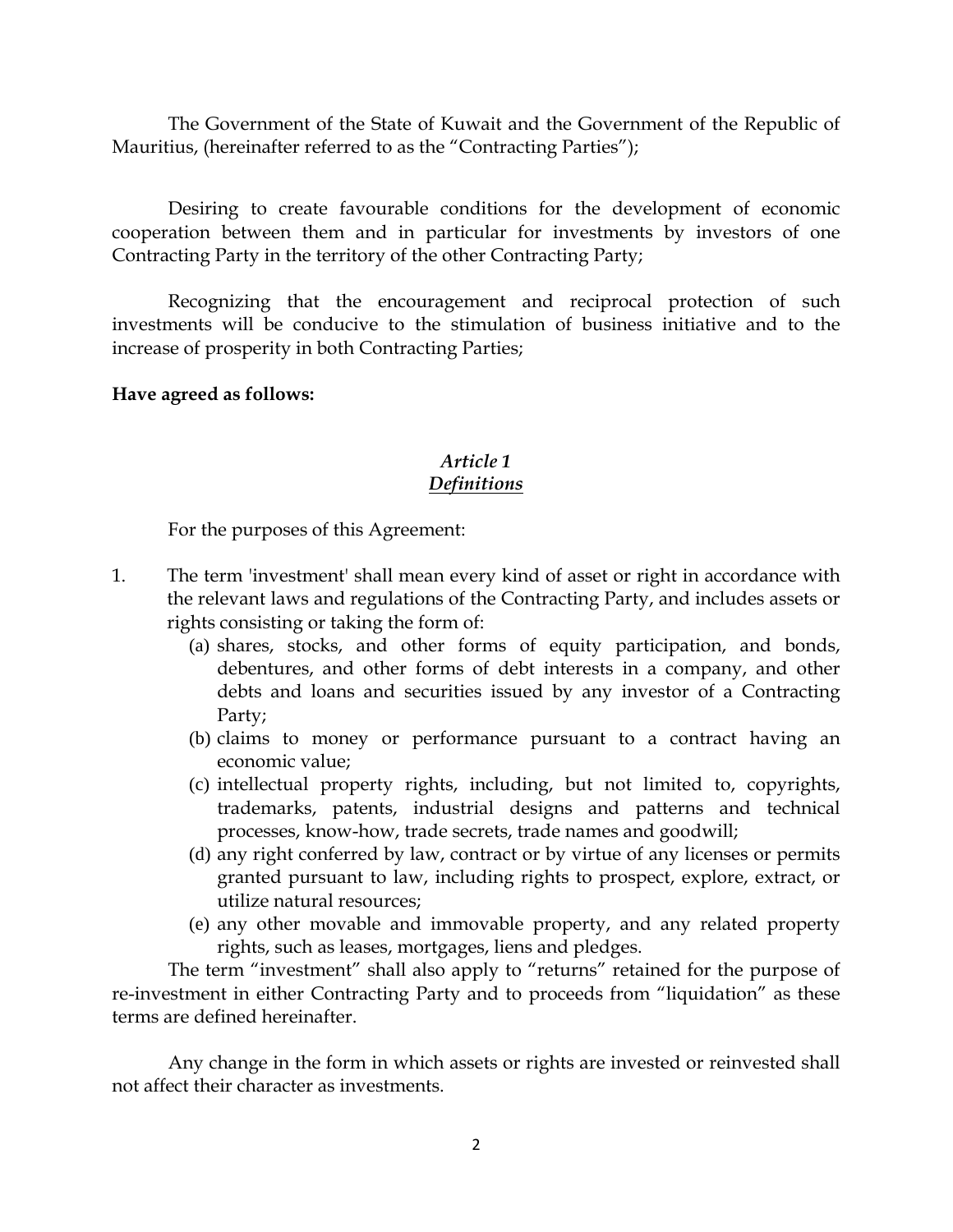- 2. The term "investor" with respect to a Contracting Party shall mean:
	- (a) the Government of that Contracting Party;
	- (b) a natural person holding the nationality of that Contracting Party in accordance with its applicable laws;
	- (c) any legal person constituted or incorporated under the laws and regulations of that Contracting Party, whether or not organized for pecuniary gain, and whether privately or governmentally owned or controlled, which is constituted under the laws of a Contracting Party or is owned or effectively controlled by investors of a Contracting Party.
- 3. The term "returns" shall mean amounts yielded by an investment, irrespective of the form in which they are paid, and in particular, though not exclusively, include profits, interest, capital gains, dividends, royalties, and management fees, technical assistance or other payments or fees, and payments in kind, regardless of its type.
- 4. The term "territory" shall mean:
	- (a) in the case of the State of Kuwait, the territory of the State of Kuwait including any area beyond the territorial sea which in accordance with international law has been or may hereafter be designated, under the laws of Kuwait, as an area over which Kuwait may exercise sovereign rights or jurisdiction;
	- (b) in the case of the Republic of Mauritius, all the territories and islands which, in accordance with the laws of Mauritius constitute the State of Mauritius, the territorial sea of Mauritius, and any area outside the territorial sea of Mauritius which in accordance with international law has been or may hereafter be designated, under the laws of Mauritius, as an area, including the Continental Shelf, within which the rights of Mauritius with respect to the sea, the sea-bed and sub-soil and their natural resources may be exercised.
- 5. The term "without delay" shall mean such period as is normally required for the completion of necessary formalities for the transfer of payments. The said period shall commence on the day on which the request for transfer has been submitted and may on no account exceed one month.

#### *Article 2 Scope of the Agreement*

This Agreement shall apply to all investments, whether existing at or made after the date of its entry into force by investors of either Contracting Party in the territory of the other Contracting Party.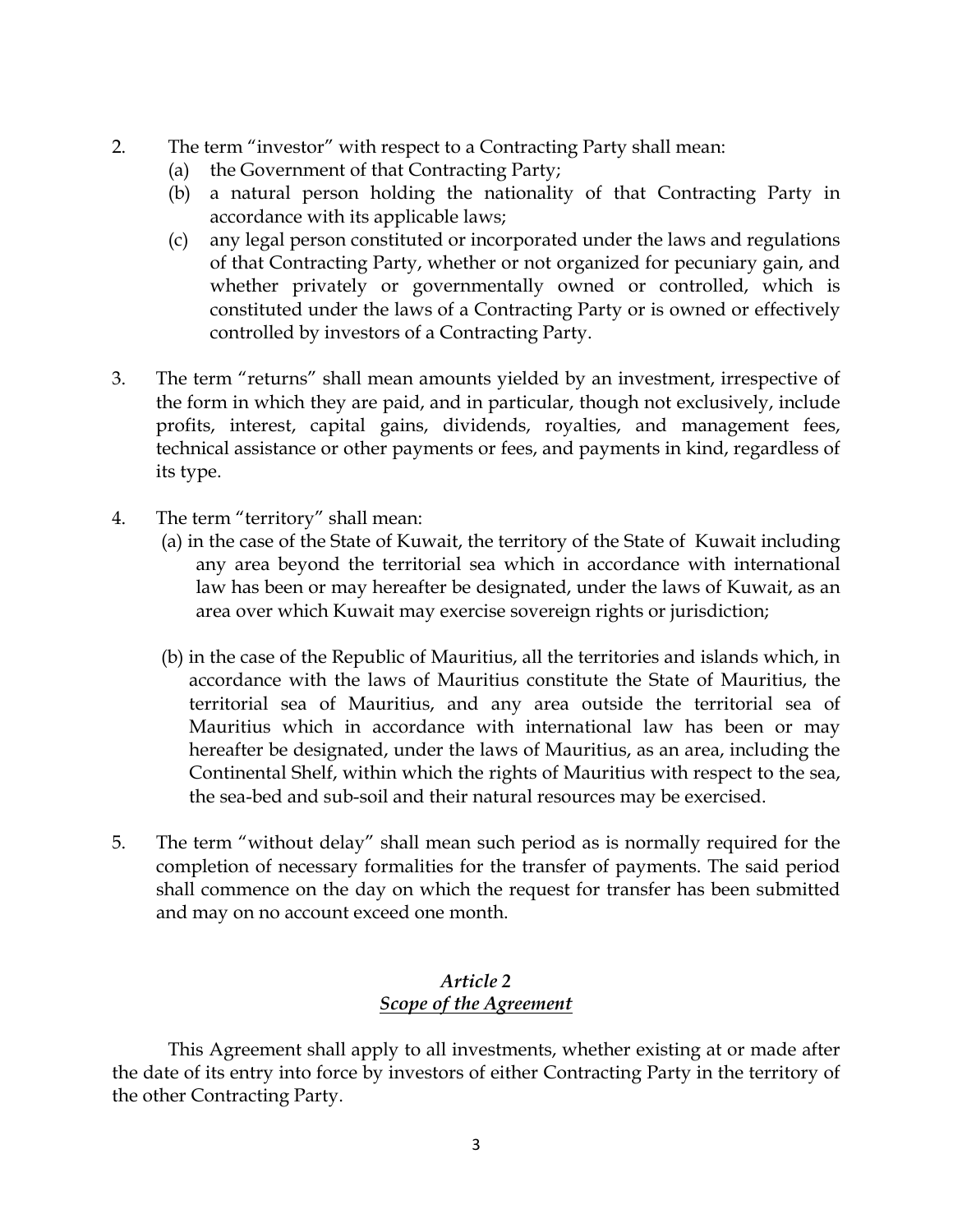# *Article 3 Admittance, Promotion and Protection of Investments*

- 1. Each Contracting Party shall admit, promote and create favourable conditions for investments of investors of the other Contracting Party in its territory, and, subject to its right to exercise powers conferred by its laws.
- 2. Investments of investors of a Contracting Party shall at all times be accorded fair and equitable treatment and shall enjoy full protection and security in the territory of the other Contracting Party in a manner consistent with recognized principles of International Law and the provisions of this Agreement.
- 3. Neither Contracting Party shall in any way impair by unreasonable or discriminatory measures the management, maintenance, use, enjoyment or disposal of investments in the territory of investors of the other Contracting Party.
- 4. Once established, investments of investors of either Contracting Party shall not be subject to additional performance requirements which may be detrimental to their viability or adversely affect their use, management, conduct, operation, expansion, sale or other disposition.

### *Article 4 National Treatment*

- 1. Each Party shall accord to investors of the other Party treatment no less favorable than that it accords, in like circumstances, to its own investors with respect to the establishment, acquisition, expansion, management, conduct, operation, and sale or other disposition of investments in its territory.
- 2. Each party shall accord to covered investments treatment no less favorable than that it accords, in like circumstances, to investments in its territory of its own investors with respect to establishment, acquisition, expansion, management, conduct, operation, and sale or other disposition of investments.

### *Article 5 Most – Favored – Nation Treatment*

1. Each Party shall accord to investors of the other Party treatment no less favorable than that it accords, in like circumstances, to investors of any non- Party with respect to the establishment, acquisition, expansion, management, conduct, operation, and sale or other disposition of investments in its territory.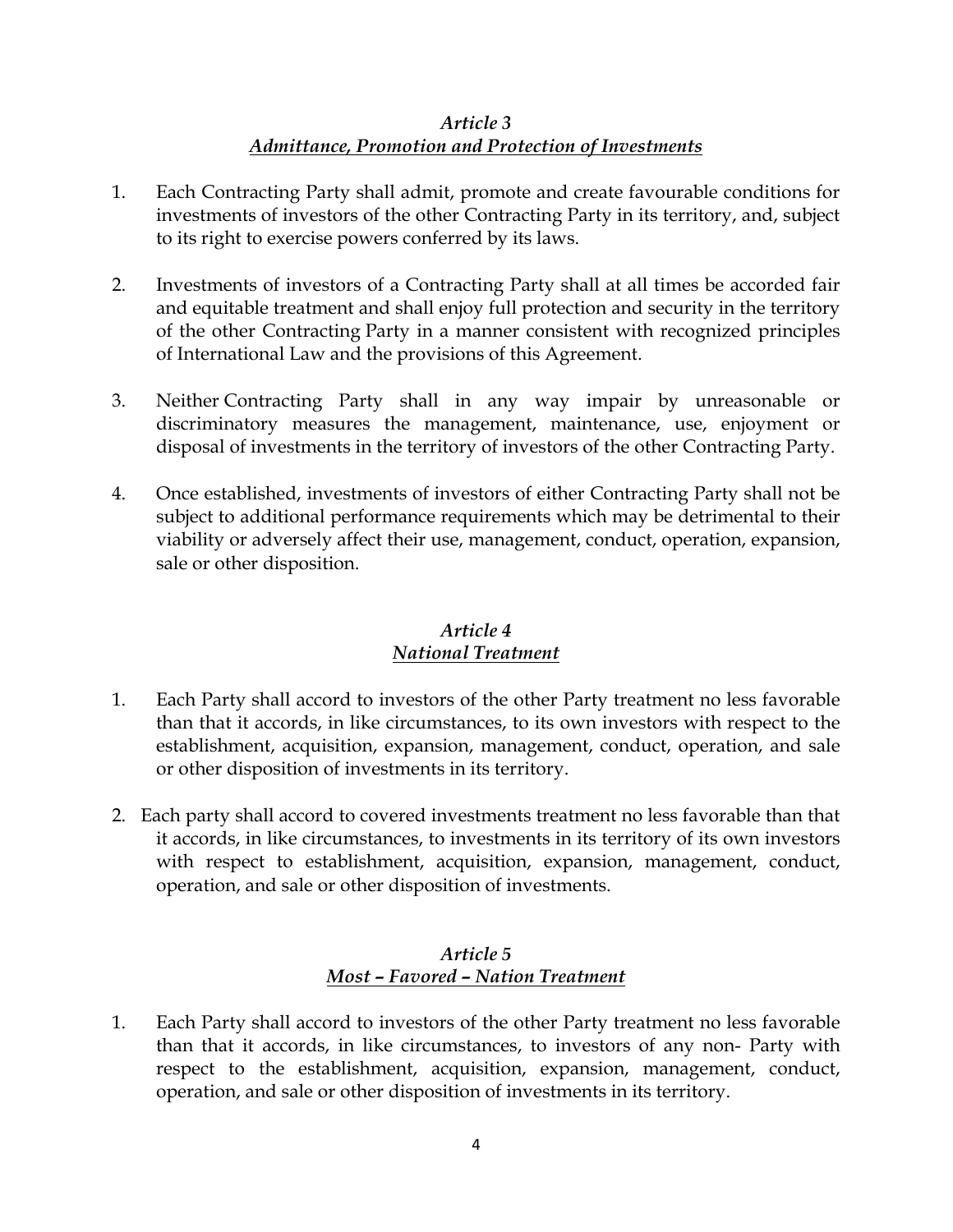- 2. Each Party shall accord to covered investments treatment no less favorable than that it accords, in like circumstances, to investments in its territory of investors of any non-Party with respect to the establishment, acquisition, expansion, management, conduct, operation, and sale or other disposition of investments.
- 3. The provisions of this article shall not be construed so as to oblige either Contracting Party to extend to the investors of the other Contracting Party the benefit of any treatment, preference or privilege resulting from:
	- (a) any customs union, free trade area, common market or any similar international agreement or interim arrangement leading up to such customs union, free trade area, or common market of which either of the Contracting Parties is a member;
	- (b) any international agreement or arrangement relating wholly or mainly to taxation or any domestic legislation relating wholly or mainly to taxation.

#### *Article 6 Compensation for Losses*

- 1. Except where Article 7 applies, when investments made by an investor of either Contracting Party suffers a loss owing to war or other armed conflict, a party of national emergency, revolt, civil disturbances, insurrection, riot or other similar events in the territory of the other Contracting Party, he shall be accorded by the latter Contracting Party, treatment, as regards restitution, indemnification, compensation or other settlement, not less favorable than that the latter Contracting Party accords to its own investors or investors of any third party, whichever is most favorable to the investor.
- 2. Without prejudice to paragraph 1, investors of one Contracting Party who in any of the events referred to in that paragraph suffers a loss in the territory of the other Contracting Party resulting from:
	- (a) requisitioning of its investments or part thereof by its forces or authorities;
	- (b) or destruction of its investments or part thereof by its forces or authorities which was not caused in combat action or was not required by the necessity of the situation,

shall be accorded restitution or compensation ( not less favourable than that which the latter Contracting Party accords to its own investors or to investors of any third State).which in either case shall be prompt, adequate and effective for the damages or losses they have suffered.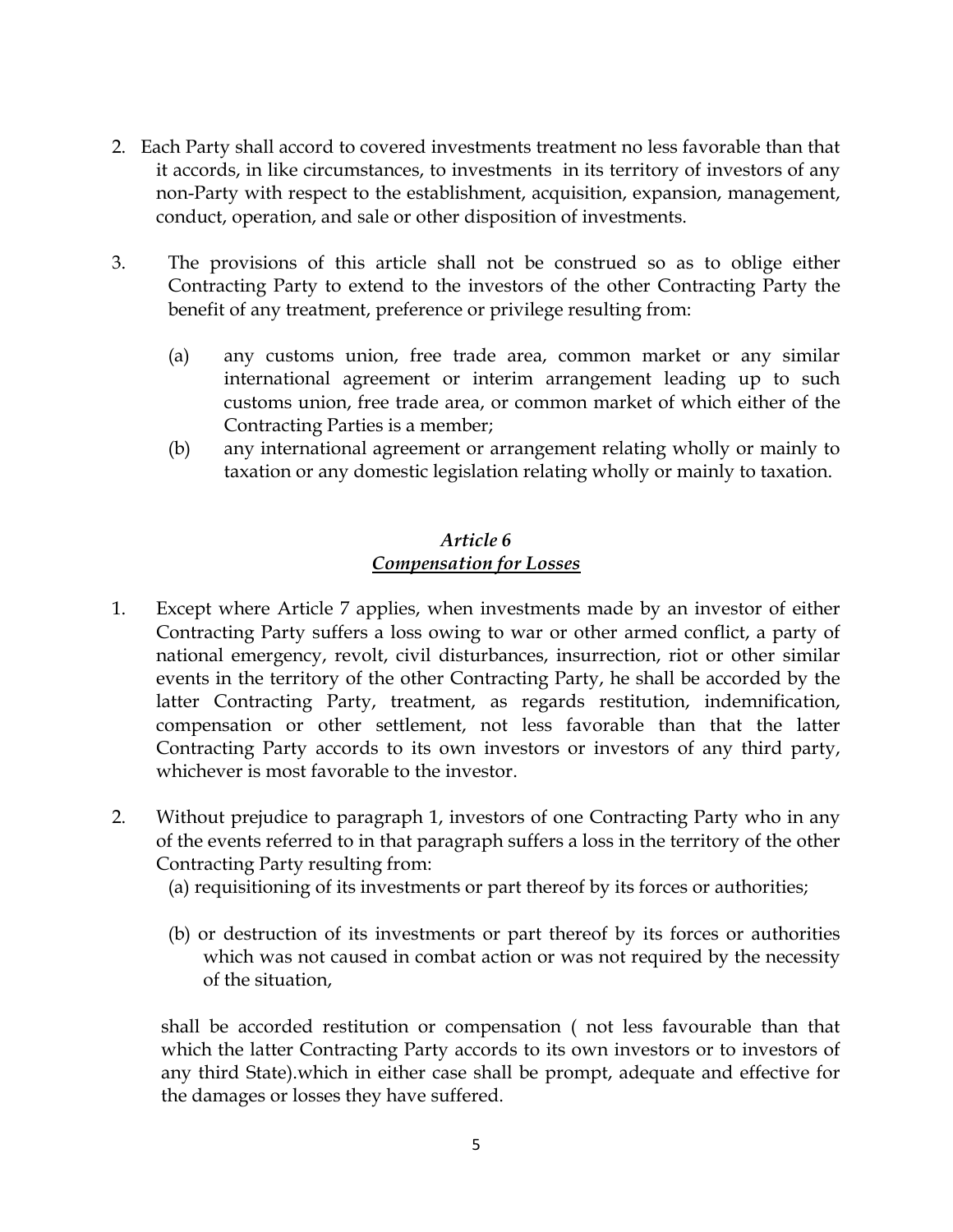## *Article 7 Expropriation*

- 1. (a) Investments made by investors of any of the Contracting Parties in the territory of the other Contracting Party shall not be nationalized, expropriated or subjected to direct measures having effect equivalent to nationalization, expropriation or (hereinafter collectively referred to as "expropriation") by the other Contracting Party except for a public purpose related to the internal needs of that Contracting Party and against prompt, adequate and effective compensation and on condition that such measures were taken on a nondiscriminatory basis and in accordance with due process of law of general application.
	- (b) Such compensation shall amount to the actual value of the expropriated investments and shall be determined and computed in accordance with internationally recognized principles of valuation on the basis of the fair market value of the expropriated investment at the time immediately before the expropriatory action was taken or the impending expropriation became publicly known, whichever is earlier (hereinafter referred to as the "valuation date"). Such compensation shall be calculated in a freely convertible currency to be chosen by the investor, on the basis of the prevailing market rate of exchange for that currency on the valuation date and shall include interest at a commercial rate established on a market basis, however, in no event less than the prevailing LIBOR - rate of interest or equivalent, from the date of expropriation until the date of payment.
- 2. For further certainty, expropriation shall include situations where a Contracting Party expropriates the assets of a company or enterprise that is incorporated or established under the laws in force in its own territory in which an investor of the other Contracting Party has an investment, including through the ownership of shares, stocks, debentures or other rights or interests.
- 3. For the purposes of this Agreement, the term "expropriation" shall also include any interventions or regulatory measures by a Contracting Party that have a *de facto* expropriatory effect, in that their effect results in depriving the investor in fact from his ownership, control or substantial benefits over his investment or which may result in loss or damage to the economic value of the investment, such as the freezing or blocking of the investment, levying of arbitrary or excessive taxes on the investment, compulsory sale of all or part of the investment, or other comparable measures.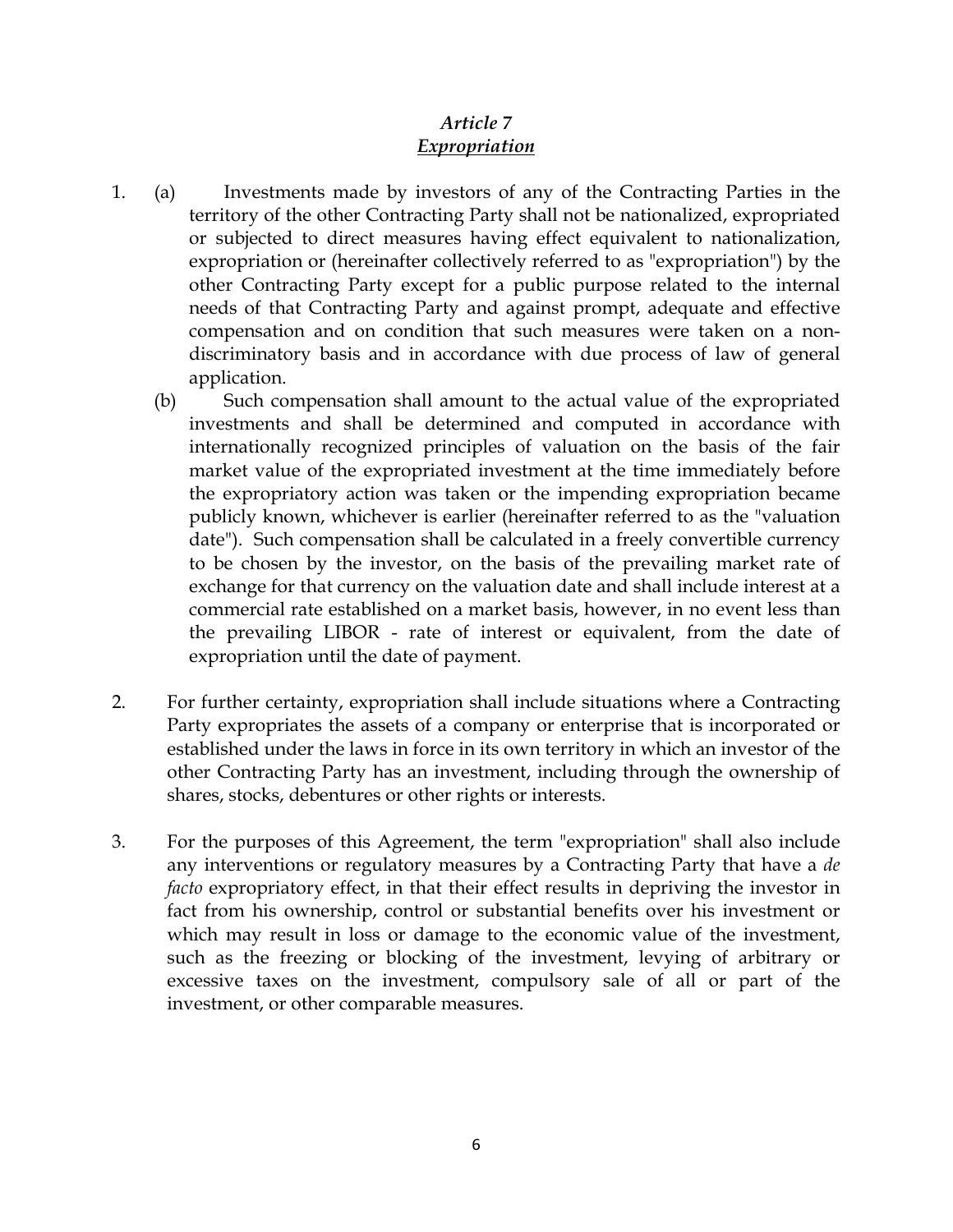# *Article 8 Transfers*

- 1. Each Contracting Party shall guarantee, in accordance with its relevant laws to investors of the other Contracting Party the free transfer of investments and payments, including compensation pursuant to Articles 6 and 7, into and out of its territory.
- 2. Transfers of payments under paragraph 1 shall be effected without delay or restrictions and, except in the case of payments in kind and, in a freely convertible currency. In case of such delay in effecting the required transfers, the investor affected shall be entitled to receive interest for the period of such delay.

# *Article 9 Subrogation*

- 1. If a Contracting Party or its designated agency (the "Indemnifying Party"), makes a payment under an indemnity or guarantee it has assumed in respect of an investment in the territory of the other Contracting Party (the "Host State"), the Host Party shall recognize:
	- (a) the assignment to the Indemnifying Party by law or by legal transaction of all the rights and claims resulting from such an investment;
	- (b) the right of the Indemnifying Party to exercise all such rights and enforce such claims and to assume all obligations related to the investment by virtue of subrogation.
- 2. The Indemnifying Party shall be entitled in all circumstances to the same treatment in respect of:
	- (a) the rights and claims, acquired and the obligations assumed by it by virtue of the assignment referred to in paragraph 1 above;

(b) any payments received in pursuance of those rights and claims;

as the original investor was entitled to receive by virtue of this Agreement in respect of the investment concerned.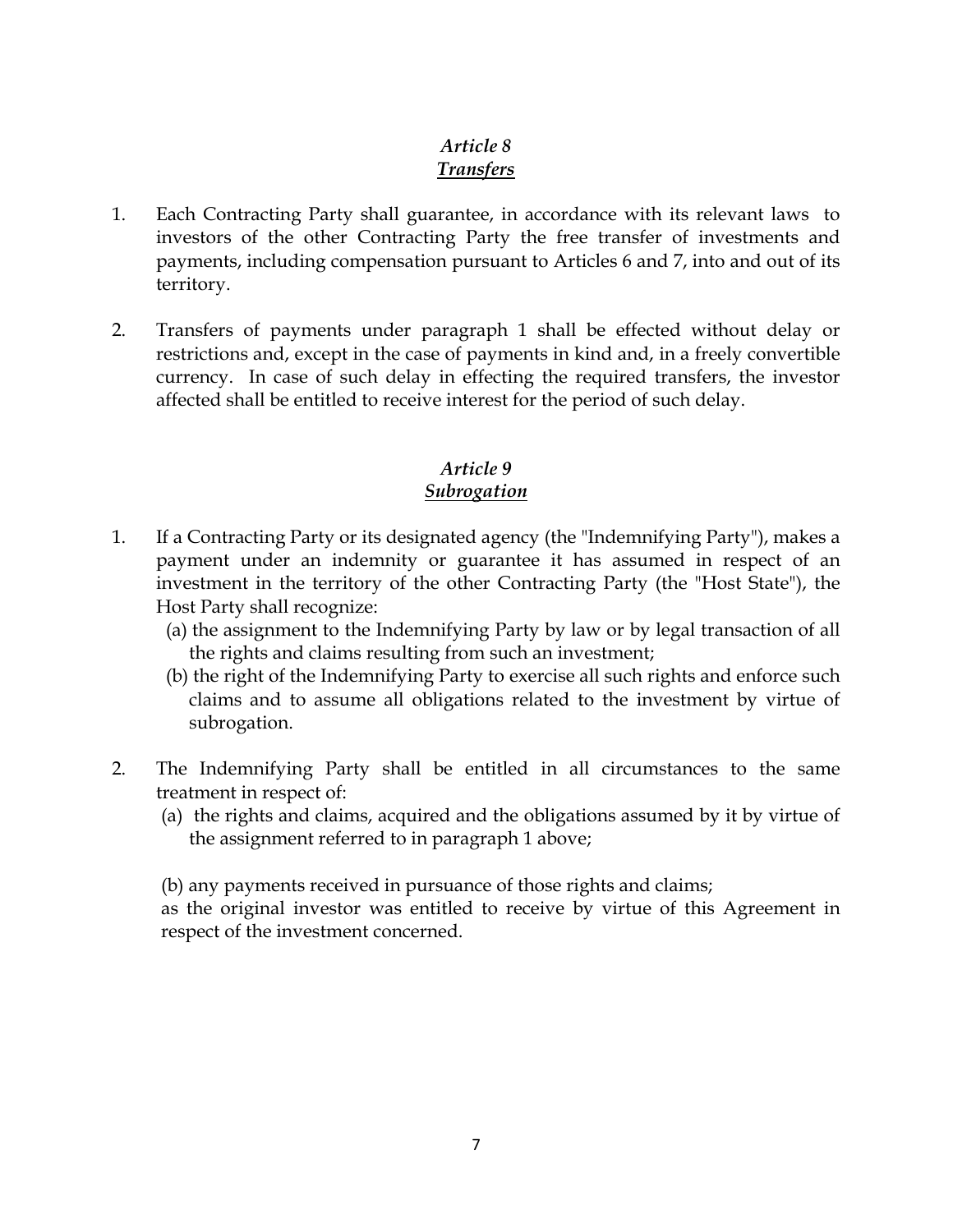#### *Article 10*

# *Settlement of Disputes Between a Contracting Party and an Investor*

- 1. Disputes arising between a Contracting Party and an investor of the other Contracting Party in respect of an investment of the latter in the territory of the former shall, as far as possible, be settled amicably.
- 2. If such disputes cannot be settled within a period of six months from the date at which either party to the dispute requested amicable settlement by delivering a notice in writing to the other party, the dispute shall be submitted for resolution, at the election of the investor party to the dispute, through one of the following means:
	- (a) in accordance with any applicable, previously agreed dispute-settlement procedures;
	- (b) domestic courts;
	- (c) to international arbitration in accordance with the following paragraphs of this Article.
- 3. In the event that an investor elects to submit the dispute for resolution to international arbitration, the investor shall further provide its consent in writing for the dispute to be submitted to one of the following bodies:
	- (a) (1) The International Centre for Settlement of Investment Disputes ("the Centre"), established pursuant to the Convention on the Settlement of Investment Disputes between Parties and Nationals of other Parties opened for signature at Washington, 18 March 1965 (the"Washington Convention"), if both Contracting Parties are parties to the Washington Convention and the Washington Convention is applicable to the dispute;
		- (2) The Centre, under the rules governing the Additional Facilities for the Administration of Proceedings by the Secretariat of the Centre (the "Additional Facility Rules"), if the Contracting Party of the investor or the Contracting Party to the dispute, but not both, is a party to the Washington Convention;
	- (b) an arbitral tribunal established under the Arbitration Rules (the "Rules") of the United Nations Commission on International Trade Law (UNCITRAL), as those Rules may be modified by the parties to the dispute (the Appointing Authority referred to under Article 7 of the Rules shall be the Secretary General of the Centre);
	- (c) an arbitral tribunal constituted pursuant to the arbitration rules of any arbitral institution mutually agreed upon between the parties to the dispute.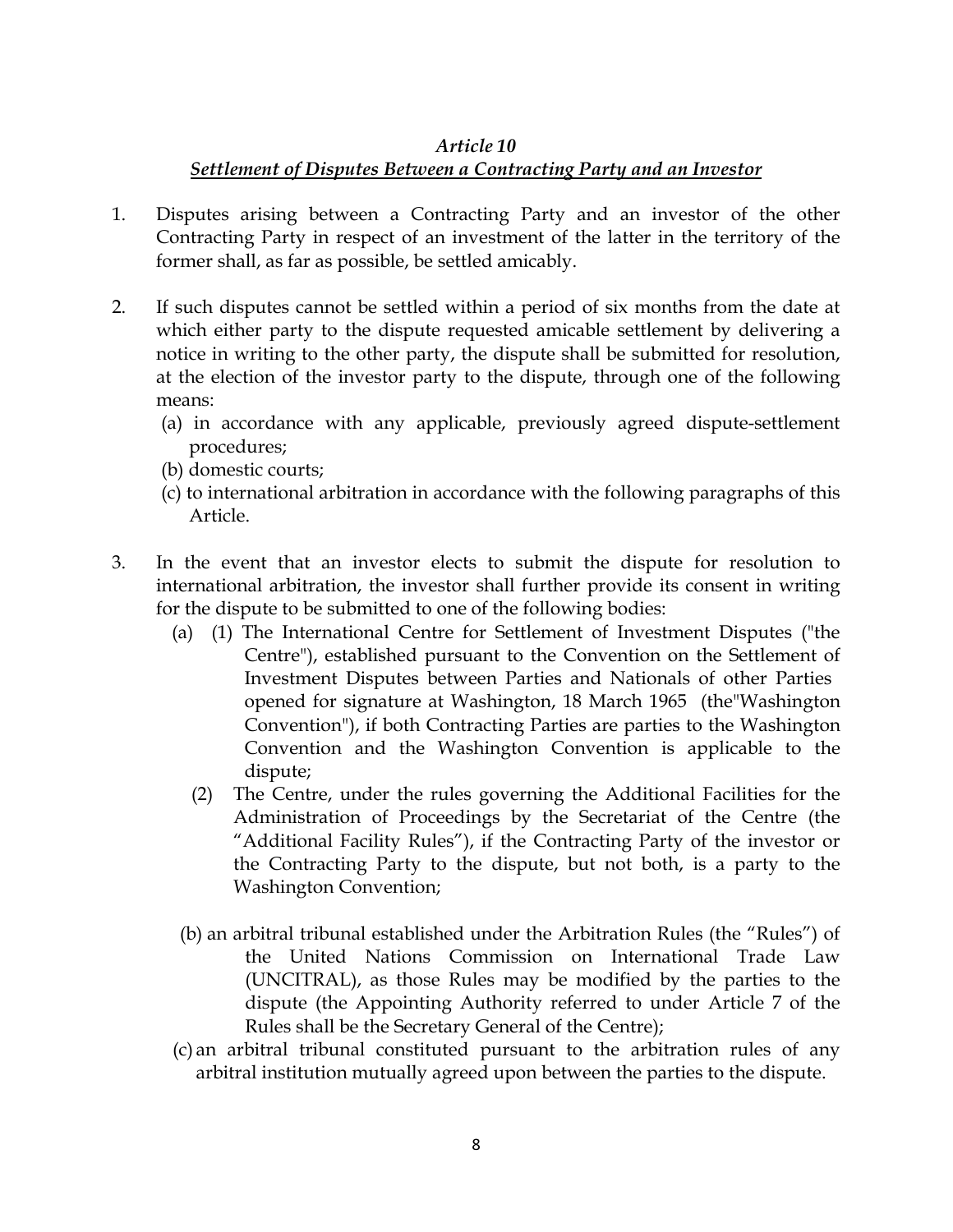- 4. Notwithstanding the fact that the investor may have submitted a dispute to binding arbitration under paragraph 3, it may, prior to the institution of the arbitral proceeding or during the proceeding, seek before the judicial or administrative tribunals of the Contracting Party that is a party to the dispute, interim injunctive relief for the preservation of its rights and interests, provided it does not include request for payment of any damages.
- 5. In any proceedings, judicial, arbitral or otherwise or in an enforcement of any decision or award, concerning an investment dispute between a Contracting Party and an investor of the other Contracting Party, a Contracting Party shall not assert, as a defense, its sovereign immunity. Any counterclaim or right of set-off may not be based on the fact that the investor concerned has received or will receive, pursuant to an insurance contract, indemnification or other compensation for all or part of its alleged damages from any third party whomsoever, whether public or private, including such other Contracting Party and its subdivisions, agencies or instrumentalities.

## *Article 11 Settlement of Disputes Between the Contracting Parties*

- 1. The Contracting Parties shall, as far as possible, settle any dispute concerning the interpretation or application of this Agreement through consultations or other diplomatic channels.
- 2. If the dispute has not been settled within six months following the date on which such consultations or other diplomatic channels were requested by either Contracting Party and unless the Contracting Parties otherwise agree in writing, either Contracting Party may, by written notice to the other Contracting Party, submit the dispute to an *ad hoc* arbitral tribunal in accordance with the following provisions of this Article.
- 3. The arbitral tribunal shall be constituted as follows: each Contracting Party shall appoint one member, and these two members shall agree upon a national of a third party as Chairman of the arbitral tribunal to be appointed by the two Contracting Parties. Such members shall be appointed within two months, and such Chairman within four months, from the date on which either Contracting Party has informed the other Contracting Party that it intends to submit the dispute to an arbitral tribunal.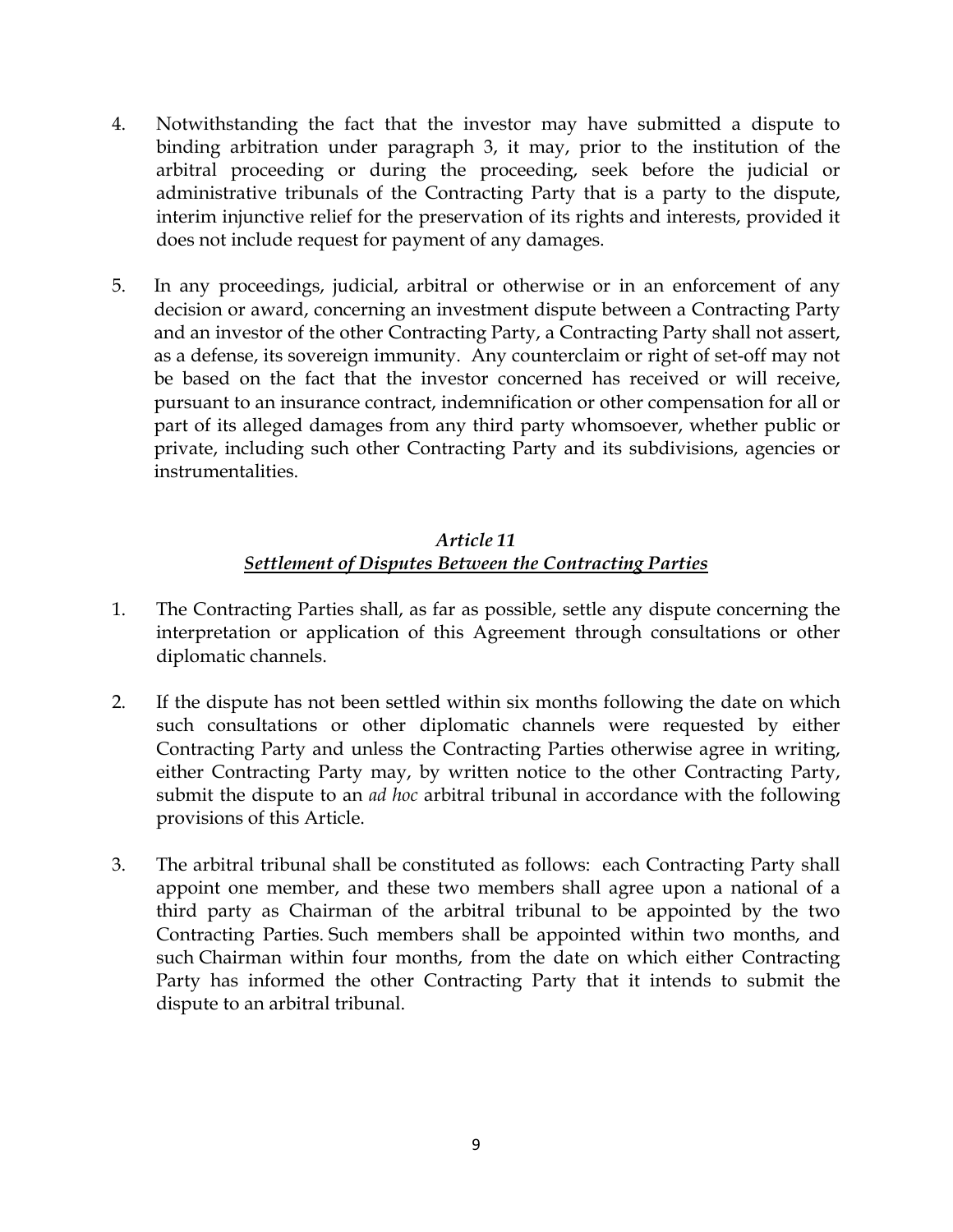- 4. If the periods specified in paragraph 3 above have not been complied with, either Contracting Party may, in the absence of any other arrangement, invite the President of the International Court of Justice to make the necessary appointments. If the President of the International Court of Justice is a national of either Contracting Party or if he is otherwise prevented from discharging the said function, the Vice-President of the International Court of Justice shall be invited to make the necessary appointments.If the Vice-President of the International Court of Justice is a national of either Contracting Party or if he, too, is prevented from discharging the said function, the member of the International Court of Justice next in seniority who is not a national of either Contracting Party shall be invited to make the necessary appointments.
- 5. The arbitral tribunal shall take its decision by a majority of votes. Such decision shall be made in accordance with this Agreement and such recognized rules of international law as may be applicable and shall be final and binding on both Contracting Parties. Each Contracting Party shall bear the costs of the member of the arbitral tribunal appointed by that Contracting Party, as well as the costs for its representation in the arbitration proceedings. The expenses of the Chairman as well as any other costs of the arbitration proceedings shall be borne in equal parts by the two Contracting Parties. However, the arbitral tribunal may, at its discretion, direct that a higher proportion or all of such costs be paid by one of the Contracting Parties. In all other respects, the arbitral tribunal shall determine its own procedure.

#### *Article 12 Relations Between Contracting Parties*

The provisions of this Agreement shall apply irrespective of the existence of diplomatic or consular relations between the Contracting Parties. In the event of an absence of diplomatic or consular relations, the official channel of communication regarding this Agreement shall be between the Ministries of Foreign Affairs of the two Contracting Parties.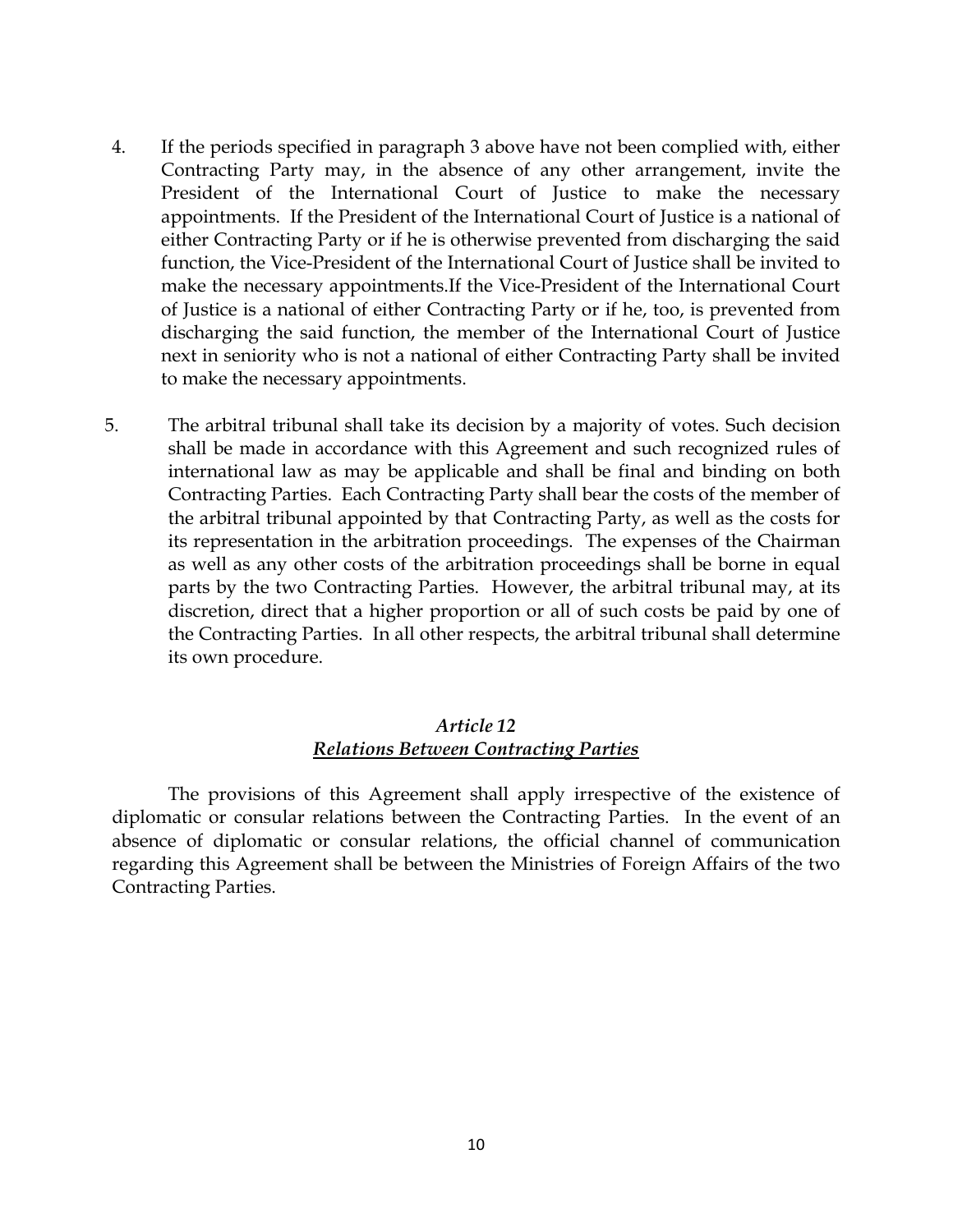#### *Article 13 Application of Other Rules*

If the legislation of either Contracting Party or obligations under international law existing at present or established hereafter between the Contracting Parties, in addition to this Agreement, contain rules, whether general or specific, entitling investments by investors of the other Contracting Party to a treatment more favorable than is provided for by this Agreement, such rules shall to the extent that they are more favorable to the investor prevail over this Agreement.

# *Article 14 Entry into Force*

Each Contracting Party shall notify the other in writing when its constitutional requirements for the entry into force of this Agreement have been fulfilled, and the Agreement shall enter into force on the date of the receipt of the later notification.

#### *Article 15 Duration and Termination*

- 1. This Agreement shall remain in force for a period of twenty five (25) years and shall continue in force thereafter for similar period or periods unless, at least one year before the expiry of the initial or any subsequent period, either Contracting Party notifies the other Contracting Party in writing of its intention to terminate this Agreement.
- 2. In respect of investments made prior to the date when the notice of termination of this Agreement becomes effective, the provisions of this Agreement shall continue to be effective for a period of twenty (20) years from the date of termination of this Agreement.